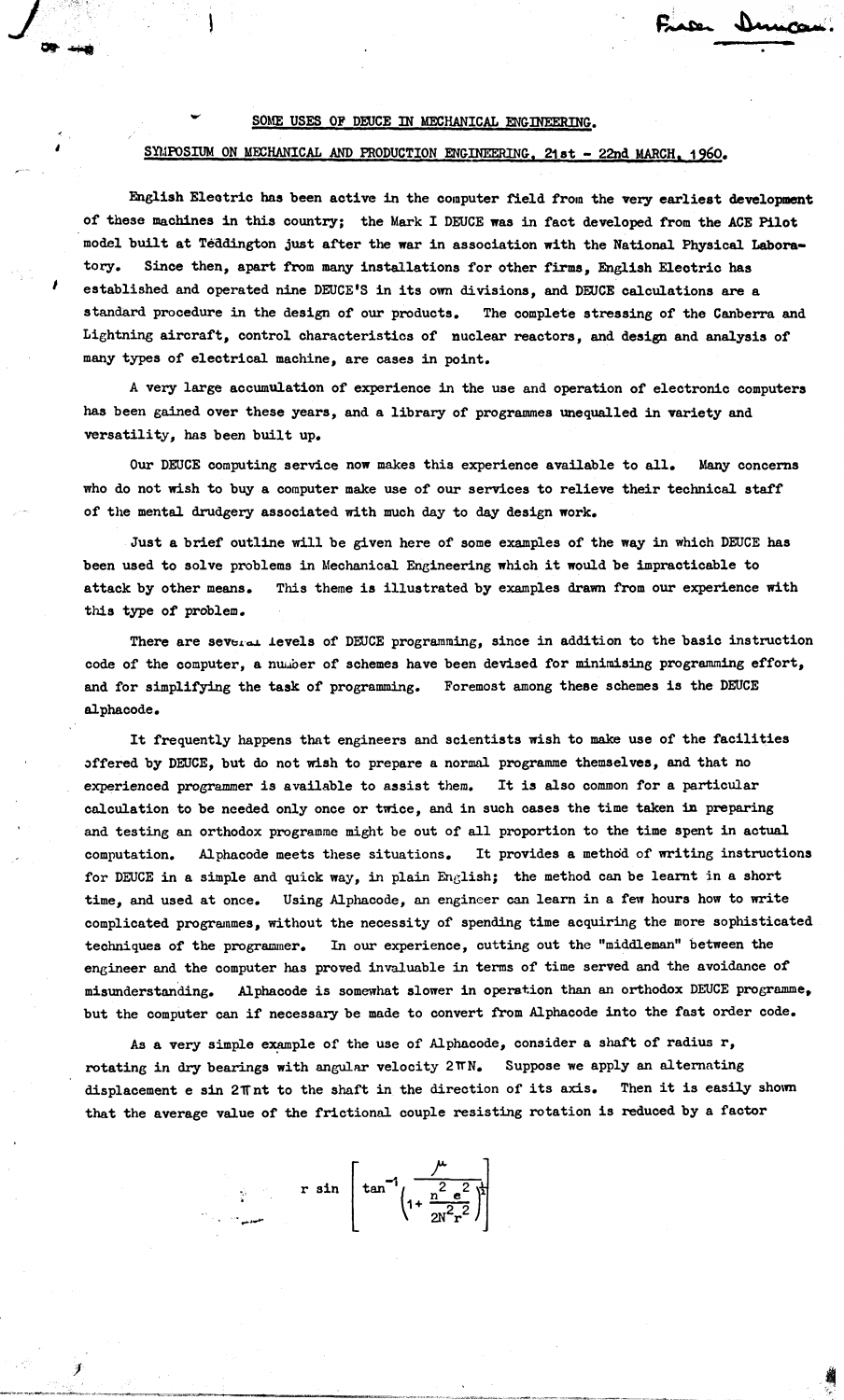To evaluate thia expression using Alphacode we would merely write down instructions of the form:

$$
n^{2} = n \times n
$$
\n
$$
e^{2} = e \times e
$$
\n
$$
n^{2}e^{2} = n^{2} \times e^{2}
$$
\n
$$
N^{2} = N \times N
$$
\n
$$
r^{2} = r \times r
$$
\n
$$
N^{2}r^{2} = N^{2} \times r^{2}
$$
\n
$$
2N^{2}r^{2} = 2 \times (N^{2}r^{2})
$$
\n
$$
A = n^{2}e^{2} \div 2N^{2}r^{2}
$$
\n
$$
B = 1 + A
$$
\n
$$
C = \sqrt{B}
$$
\n
$$
D = \mu \div C
$$
\n
$$
E = \tan^{-1}D
$$
\n
$$
F = \sin E
$$
\n
$$
G = r \times F
$$
\nPrint out G.

Fairly typical of the more complex problems we have treated in this way is the stress analysis of a thin conical frustum (in this case a water-wheel generator thrust-bearing support). The frustum has flanges on both ends and is loaded through the flanges. The analytic solution is expressed in terms of Bessel functions of imaginary argument, and is of considerable complication. It took however only a few hours to programme by Alphacode. Using a computeroptimised version of the Alphacode programme, a complete solution of stresses and displacements at any point of the cone can be obtained in less than a minute.

Other applications of Alphacode have included the design of a suitable arrangement of cams to control a cutting tool for manufacture of water-turbine impeller blades; the compilation of steam tables by statistical analysis of new test results; calculations of the moment of area of turbine blades; elastic/plastic stresses in thick-walled cylinders under internal pressure; Kinematio characteristics of complex linkage mechanisms; analysis of piston displacement and indicator diagrams; and many others.

A second programming scheme of considerable importance in the solution of mathematical and engineering problems is that dealing with the manipulation of matrices. Matrix operations are ideally suited to digital computers, and the DEUCE scheme, which enables the programmer to link together in any desired order a number of matrix calculations, finds many practical applications in mechanics. The programming involved is little, being just enough to link together the standard programmes which perform the individual matrix operations. DEUCE has a comprehensive library of matrix programmes, and any problem which can be formulated in terms of matrices (and linear equations) can be quickly and easily solved.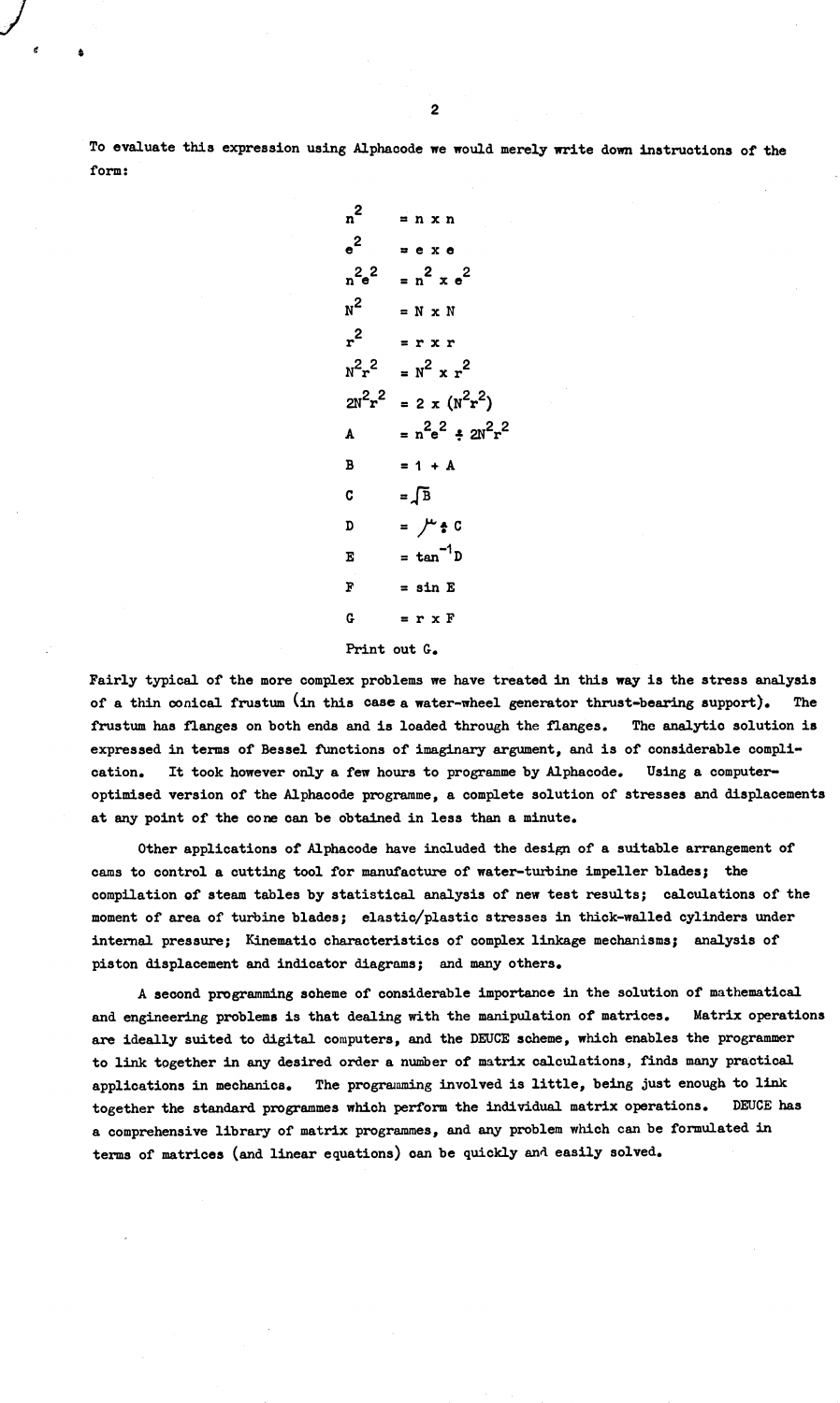Matrix calculus and linear algebra techniques are particularly suited to structural problems and are used both for stressing of simple two dimensional building frameworks and for the complex problems encountered by our Aircraft division, such as calculations of stressed skin aircraft structures. Less obviously perhaps, a great many vibration problems can be solved using matrix concepts: an example being the determination of natural frequencies in torsion of a multi-mass system on a single shaft, or a system of geared shafts. We have also been able to apply similar techniques to the isolation of machine vibration, the response of machine frames to impulsive excitation, and so on.

Yet another simplified programming scheme will be briefly mentioned. Many calculations in mechanical engineering can be set out in tabular form, and the repetitive calculations involved are very tedious to perform by hand. In order to ease this burden, a programme has been made in which simple coded instructions can be made to operate on whole columns of numbers at a time. This is very useful, for example, for finding values of a formula at intervals of a variable for the purpose of plotting a curve.

So much for easy-code schemes. Regarding programmes which will be required frequently over a long period of time, it is desirable that they should be as fast and efficient as possible. This type of programme might he used many times weekly over a number of years, and great care taken both in programming and the mathematical preparation preceding it, is well rewarded.

A description will be given of a few of these programmes and of particular cases in which they have been used.

## SECOND ORDER PARTIAL DIFFERENTIAL EQUATIONS.

 $\mathbf{c}$ 

This programme obtains numerical solutions to many types of second order elliptic partial differential equations, including those of Laplace or Poisson. An accelerated relaxation process is used (the extrapolated Leibmann method) and very large meshes (tver 5,000 points) can be used.

By way of an example, it is well known that the problem of torsion of a prismatioal bar can be reduced to the solution of a Poisson equation with the stress function  $\Psi$  zero on the boundary. For sections of arbitrary shape, the partial differential equation programme can be used to evaluate  $\Psi$ , from which shear stress distribution can be plotted and the torsion constant found.

Wany other applications of this very flexible programme can be found - we have used it for calculation of heat flow in diesel engine pistons, for finding pressure distribution and lubricant flow in bearings, etc.

Programmes are also of course available for solving ordinary simultaneous differential equations by a variety of methods. No engineer will be at a loss to think of many uses for these routines.

### THERMAL STRESSES IN PIPING SYSTEMS.

One of the major problems in the design of pipelines for high temperatures and pressures is the difficulty of performing the intricate calculations necessary to forecast the elastic strength under thermal expansion. It is clear that, under all temperature conditions likely to be encountered, the piping must have sufficient inherent self-springing to ensure that no part is critically stressed.

3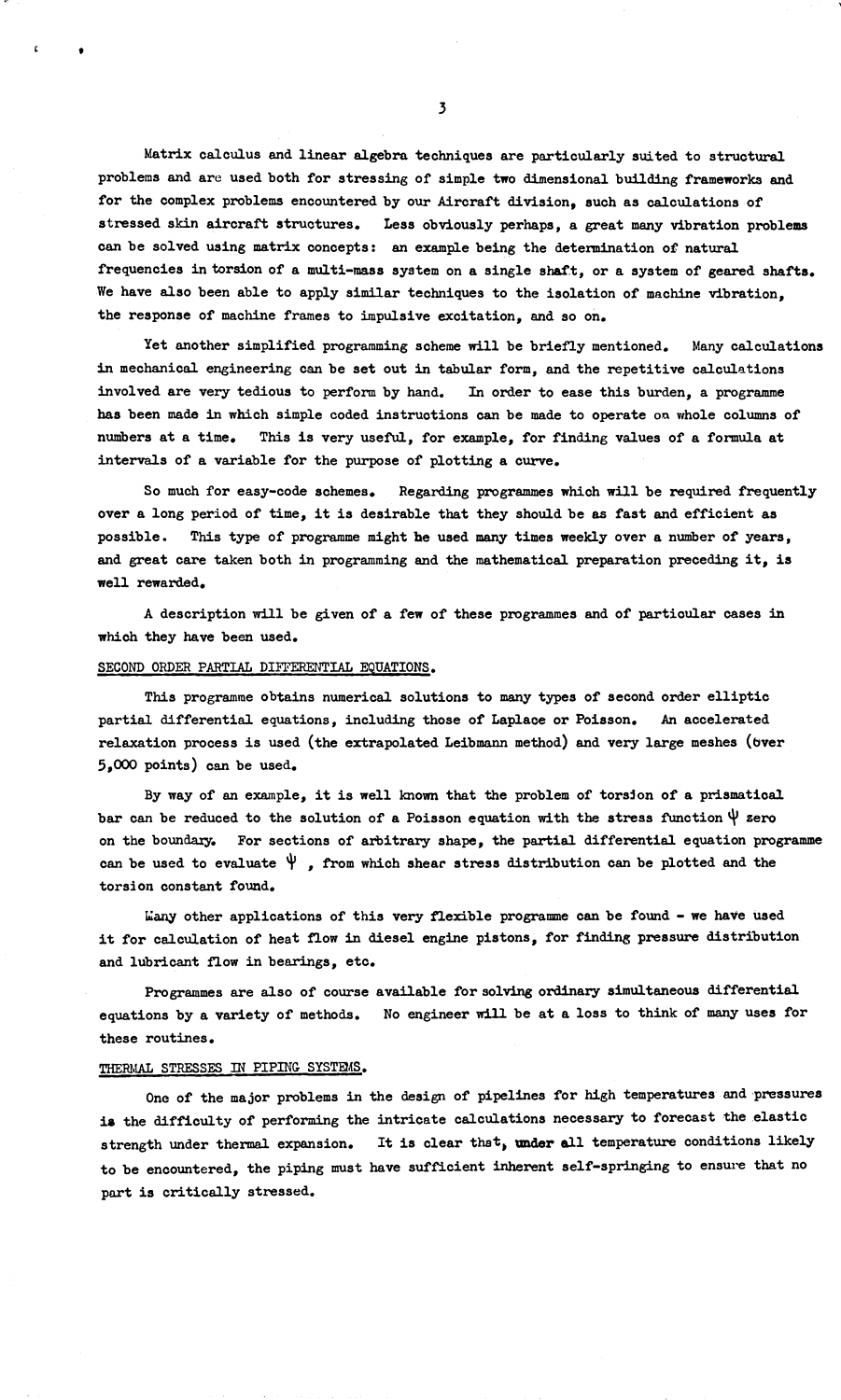Studies of this sort require the calculation of the forces produced in a tubular framework when thermal displacements are imposed at points of the frame: a basic problem of structural engineering, complicated however by the necessity of inclusion of curved frame components, and of members which commonly lie skew to one another. A further consideration is the distortion to ovality of curved tubes under loading, a phenomenon which has the effect of increasing the flexibility.

A comprehensive set of programmes has been made to tackle this problem: it is possible, using very simple data regarding dimensions, spatial position and so on, automatically to calculate and print out stresses and displacements at all points of the pipe system.

These programmes are a good example of the way in which computers can solve problems which could not be contemplated by manual methods. The effects, for instance, of partial flexible constraints along a complex three dimensional multi-anchor configuration containing re-entrant **loop\* of** pipe, can be analysed by routine procedures on DEUCE. Such calculations would take many months using a desk machine. Further, exhaustive checks can be made at every stage of the computer calculation with little extra effort - very great care would need to be taken in a hand computation to achieve the same confidence in the final result.

These piping calculations also underline the desirability of having a very fast optimised programme for problems which occur frequently - over nine hundred different pipe systems have been analysed to date.

The dual problem of determining stresses in rigid frameworks with applied loads, is another type of calculation of obvious importance, and similar programmes have been written to deal with day to day work in this field.

As a final example, let us consider the calculation of

### CRITICAL SPEEDS.

A very important consideration in the design of rotating shafts is the necessity of ensuring that the whirling speeds are sufficiently removed from the running speed. This resonance condition, set up by small amounts of unbalance in the shaft, is a problem of fundamental importance in the design of large rotors, where the stored energy is very high.

The DEUCE programme for this work has a wide range of application, from very small single rotor machines on two bearings (or a single cantilever bearing) to very large shaft systems on many bearings. The discussion here, however, will be restricted to its application in turbo-alternator design.

A large turbo-generator would normally essentially consist of an alternator rotor driven by three or more turbines. The critical speed of the complete set must be found both at running temperature and at room temperature: the first calculation gives whirling speeds encountered in normal running and shut down conditions, the second finds an upper limit to the values of critical speeds attained on starting from cold. In addition, critical speeds of individual shafts need to be computed in the design stage, as do those of the coupled turbines without alternator - these conditions refer to the separate testing of turbine assembly and alternator, during manufacture.